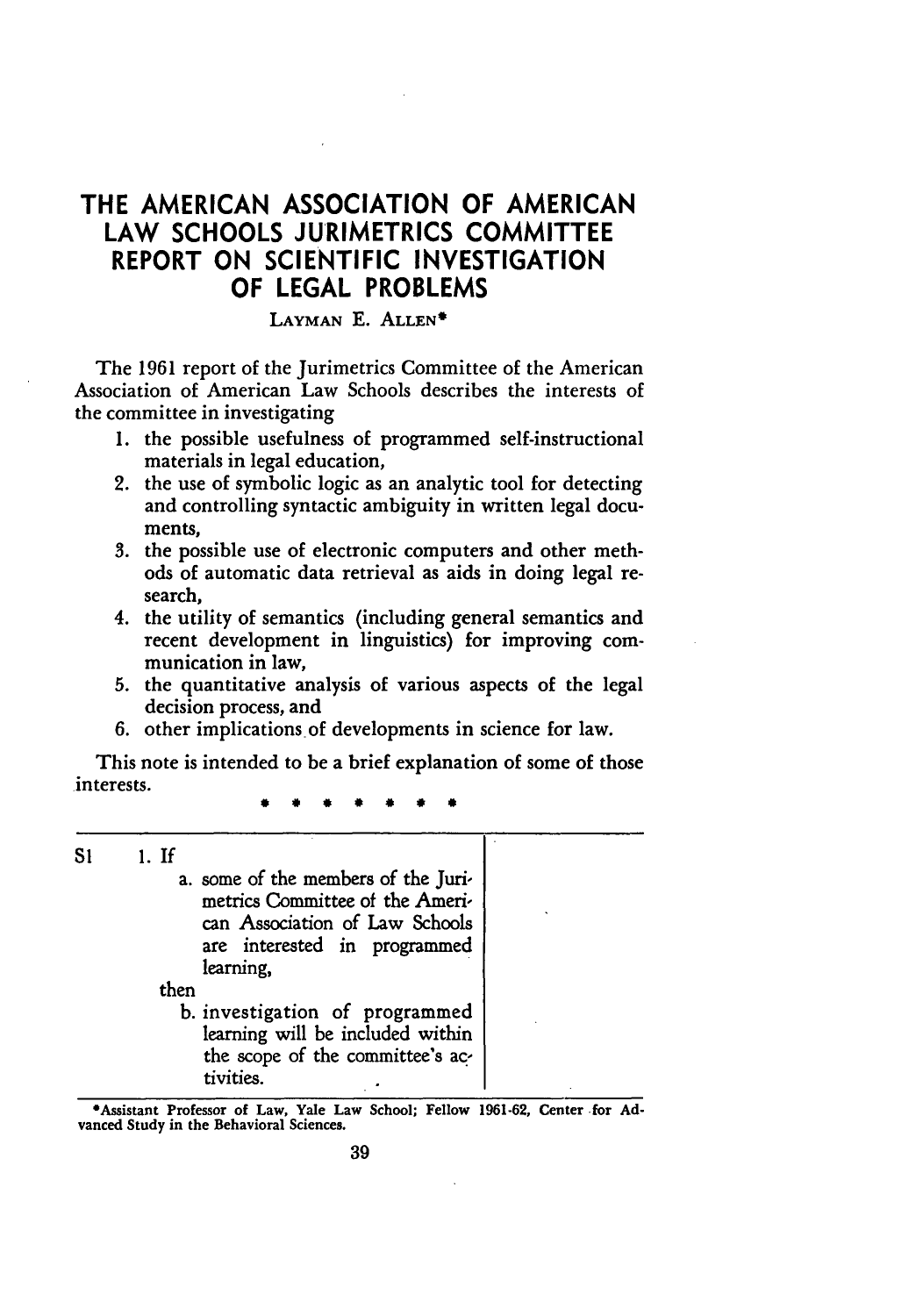40 *SAINT LOUIS UNIVERSITY LAW JOURNAL*

2. Some of the members of Jurimetrics Committee of the American Association of Law Schools are interested in programmed learning.

**Therefore** 

3. Investigation of RI? learning will be included within the scope of the committee's activities.

**! I**

- **S2** As you may have already suspected from the format of the sentences in Si, the material presented in this note will illustrate programmed R2?
- **S3** Professor B. F. Skinner, Harvard psychologist, has pioneered the development of programmed learning. For this reason the text materials used in this method of learning are sometimes called Skinner learning programs.

Skinner learning programs differ from ordinary textbooks and other customary methods of instruction in at least three important respects.

The first important respect in which Skinner learning programs are different is that they require active participation by the learner to a much greater degree than do ordinary textbooks and other customary methods of instruction.

Active participation by the learner is assured in a Skinner learning program by compelling the learner to respond to the mate, rial of the program as he reads through it; whereas in ordinary textbooks there is usually no guarantee of any such active  $R3$ ? by the learner.

**RI** programmed

R2 learning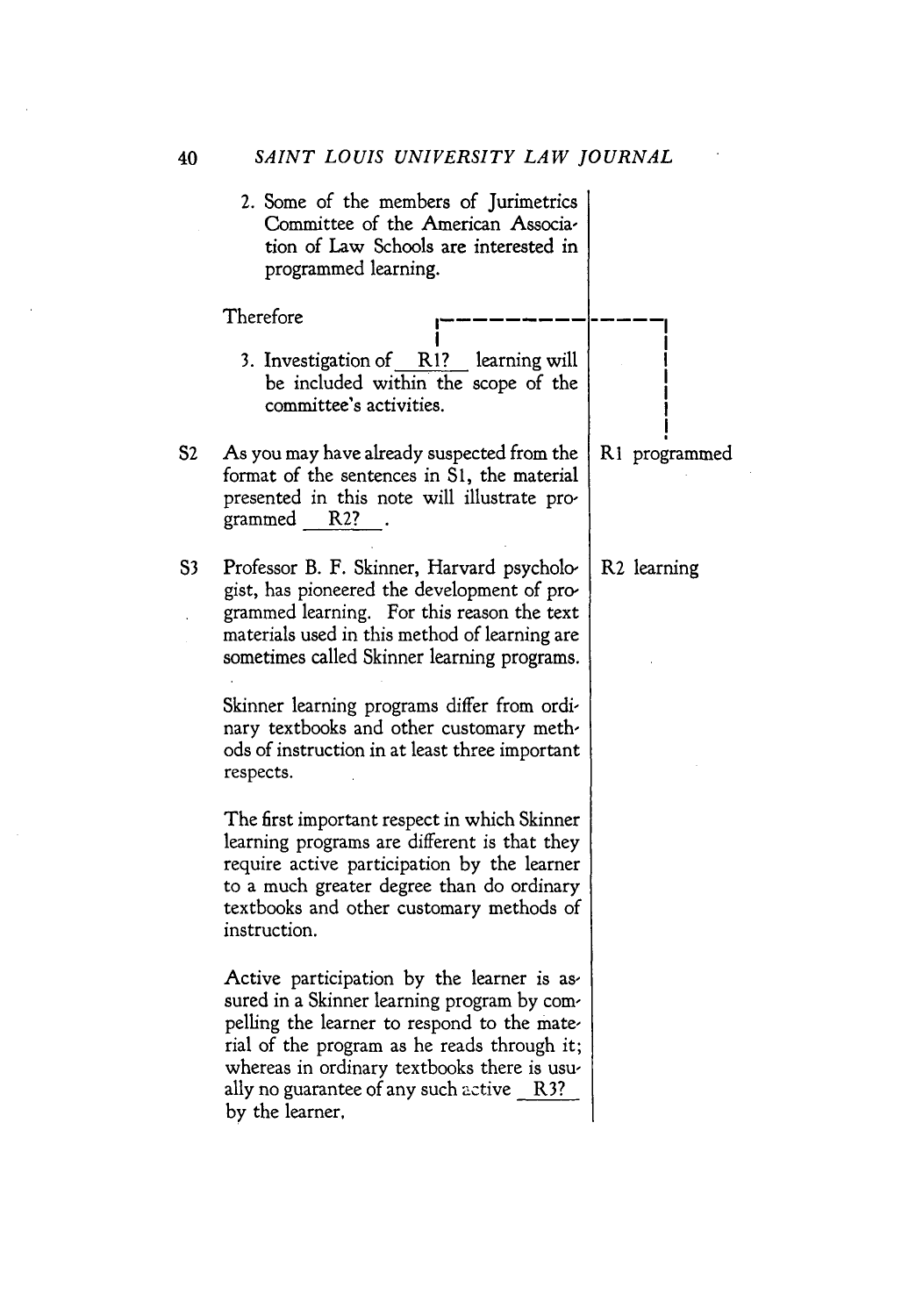$\Delta \phi = 0.01$  , where  $\phi = 0.01$ 

| S4 | For example, some part of a given statement<br>might be omitted and the learner called upon<br>to fill in the blank with an appropriate re-<br>sponse in a Skinner learning<br>R4                                                                                                                                               | R <sub>3</sub> participation |
|----|---------------------------------------------------------------------------------------------------------------------------------------------------------------------------------------------------------------------------------------------------------------------------------------------------------------------------------|------------------------------|
| S5 | The second important respect in which<br>Skinner learning programs differ from ordi-<br>nary textbooks and other customary meth-<br>ods of instruction is that the learner's re-<br>sponses to the learning program are immedi-<br>ately evaluated. Correct responses are<br>reinforced, but incorrect responses are not<br>R5? | R4 program                   |
| S6 | Reinforcement of responses is provided by<br>furnishing the learner with a suggested re-<br>sponse to be compared with the response<br>that he has made.                                                                                                                                                                        | R5 reinforced                |
|    | The response that the learner makes on his<br>answer sheet as the appropriate response for<br>a blank in a given statement is called, as you<br>might expect, the learner's R6?                                                                                                                                                 |                              |
| S7 | The suggested response, on the other hand,<br>is the response that the programmer regards<br>as appropriate for a blank in a given state-<br>ment.                                                                                                                                                                              | R6 response                  |
|    | The programmer, as you would probably<br>guess, is the person who writes the Skinner<br>R7?                                                                                                                                                                                                                                     |                              |
| S8 | The learner's response is reinforced if it cor-<br>responds to the programmer's R8?<br>response, because the learner is given con-<br>firmation that to some extent he "under-<br>stands" the message that the programmer<br>is trying to communicate.                                                                          | R7 learning<br>program       |
| S9 | The learner's response is not reinforced if it<br>differs from the programmer's suggested re-                                                                                                                                                                                                                                   | R8 suggested                 |

41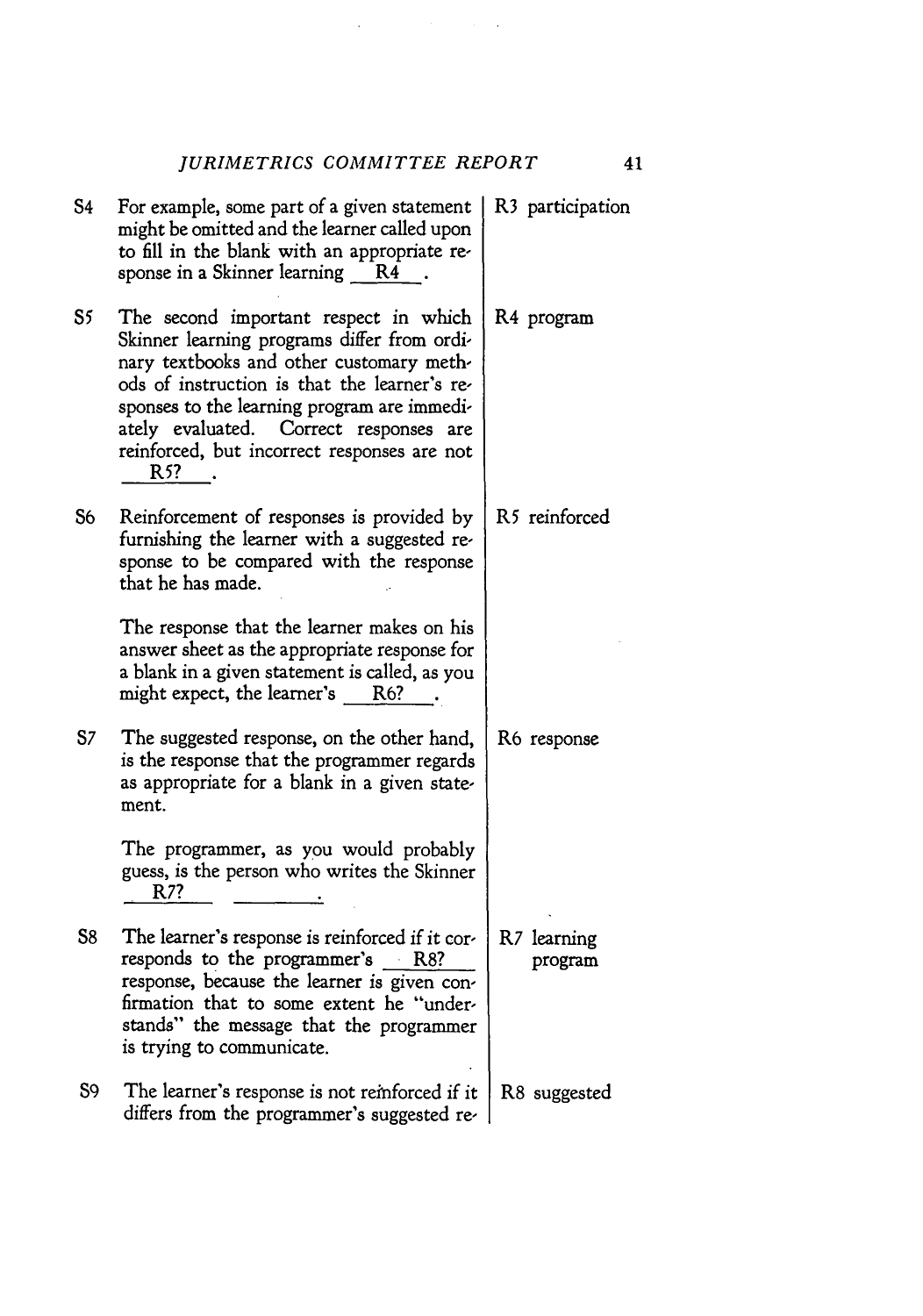|                 | sponse; insofar as the learner cannot success-<br>fully predict what the programmer will sug-<br>gest as the appropriate response, the learner<br>will realize that for some reason he has failed<br>to understand fully the message that the<br>R9? is trying to communicate.                                                                                                                                                                                                                                                                         |                          |
|-----------------|--------------------------------------------------------------------------------------------------------------------------------------------------------------------------------------------------------------------------------------------------------------------------------------------------------------------------------------------------------------------------------------------------------------------------------------------------------------------------------------------------------------------------------------------------------|--------------------------|
| S <sub>10</sub> | Failure of the learner to predict the sug-<br>gested response may result from either<br>1) the programmer's failure to communi-<br>cate his message clearly and in sufficient<br>detail, or<br>2) the learner's failure to give sufficient<br>attention to the information, cues, and<br>hints that the programmer has pro-<br>vided to help the learner predict the<br>suggested R10?                                                                                                                                                                 | R9 programmer            |
| S11             | Skinner learning programs also help to mini-<br>mize breakdowns in communication that re-<br>sult from the learner's inattentiveness.<br>From the immediate evaluation of his re-<br>sponse, the learner is alerted whenever he<br>departs from the suggested response and is<br>warned to examine the materials of the pro-<br>gram in the immediate vicinity of the "in-<br>correct" response more carefully to see<br>whether the programmer has given any cues<br>that should have prompted the learner to<br>give the programmer's R11? response. | R <sub>10</sub> response |
| S12             | Skinner learning programs also help to mini-<br>mize breakdowns in communication that re-<br>sult from the programmer's failure to write<br>the learning R12? effectively.                                                                                                                                                                                                                                                                                                                                                                             | R11 suggested            |
| S13             | The learner's answer sheets, containing all<br>the learners' responses, will show the<br>R13? just exactly where his program<br>has failed to communicate its message to the<br>learners who have used the program.                                                                                                                                                                                                                                                                                                                                    | R <sub>12</sub> program  |

 $\sim$ 

 $\label{eq:2} \frac{1}{2} \sum_{i=1}^n \frac{1}{2} \sum_{j=1}^n \frac{1}{2} \sum_{j=1}^n \frac{1}{2} \sum_{j=1}^n \frac{1}{2} \sum_{j=1}^n \frac{1}{2} \sum_{j=1}^n \frac{1}{2} \sum_{j=1}^n \frac{1}{2} \sum_{j=1}^n \frac{1}{2} \sum_{j=1}^n \frac{1}{2} \sum_{j=1}^n \frac{1}{2} \sum_{j=1}^n \frac{1}{2} \sum_{j=1}^n \frac{1}{2} \sum_{j=1}^n \frac{1}{$ 

 $\sim 400$  km s  $^{-1}$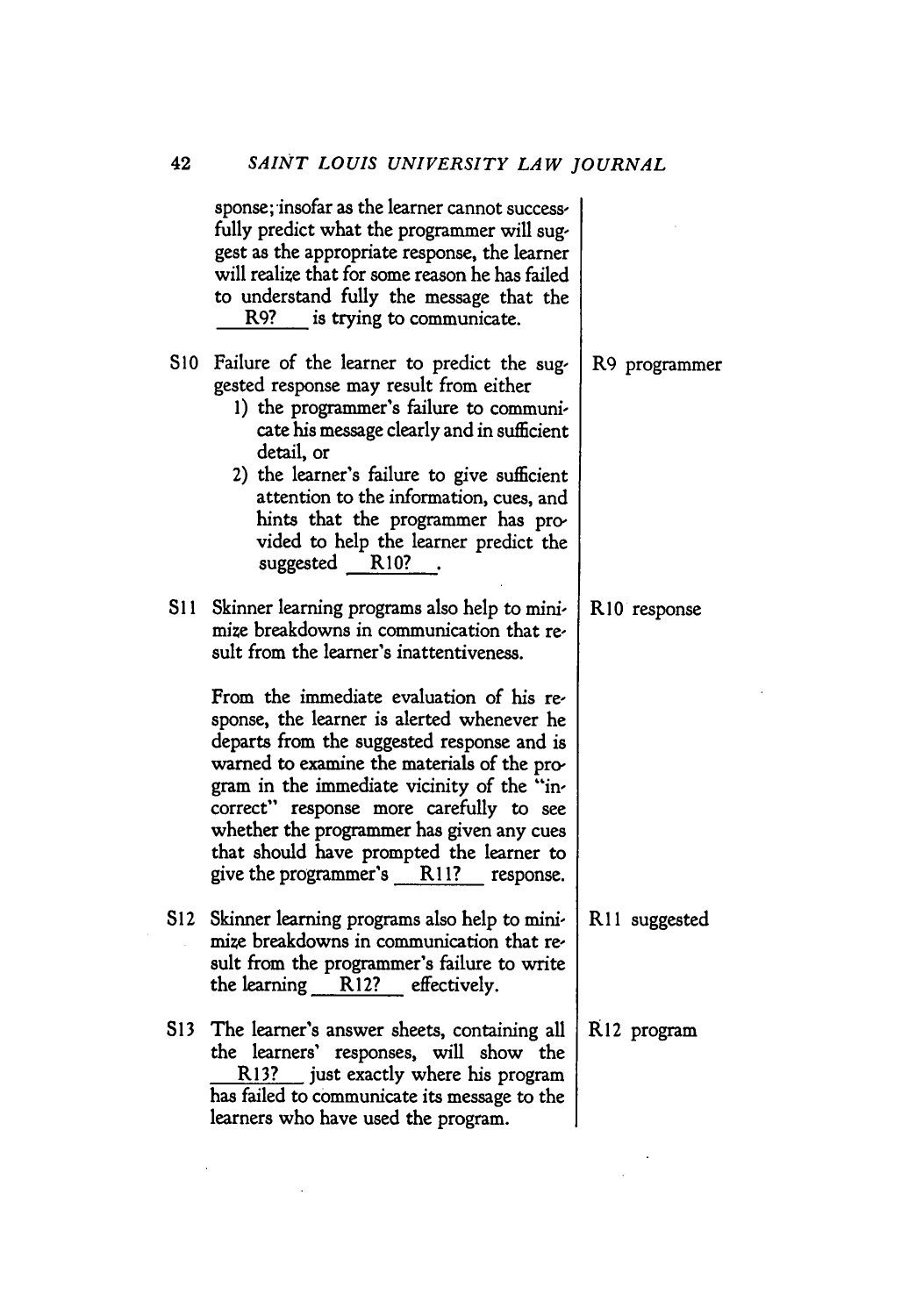$\mathcal{L}_{\text{max}}$  ,  $\mathcal{L}_{\text{max}}$ 

|     | S14 The third important respect in which Skin-<br>ner learning programs differ from ordinary<br>textbooks and other customary methods of<br>instruction is this feedback of information<br>to the programmer from every R14?<br>who uses the program.                                     | R13 programmer                      |
|-----|-------------------------------------------------------------------------------------------------------------------------------------------------------------------------------------------------------------------------------------------------------------------------------------------|-------------------------------------|
| S15 | The information on the answer sheets will<br>indicate to the programmer just where the<br>learners failed to predict the suggested<br>R15? and where his presentation may<br>be weak or obscure-and will, in many<br>cases, thus furnish hints for revising and<br>improving the program. | R14 learner                         |
| S16 | The material presented here could quite ap-<br>propriately be called a Skinner<br>R16?                                                                                                                                                                                                    | R <sub>15</sub> responses           |
| S17 | In the learning program format that is being<br>used here, the suggested response to a blank<br>in a given statement appears immediately to<br>the right of the next statement.                                                                                                           | R <sub>16</sub> learning<br>program |
|     | Thus, the suggested response to the blank in<br>S16 appears immediately to the right of S17,<br>and the suggested response to the blank in<br>S17 appears immediately to the right of<br>R <sub>17?</sub>                                                                                 |                                     |
|     | S18 In summary, Skinner learning programs dif-<br>fer from ordinary textbooks and other cus-<br>tomary methods of instruction in the em-<br>phasis given to<br>1. active participation of learners,<br>2. immediate reinforcement of responses,<br>and<br>3. feedback to R18?             | <b>R17 S18</b>                      |
|     | S19 1. If<br>a. some of the members of the Juri-<br>metrics Committee are interested                                                                                                                                                                                                      | R18 programmers                     |
|     |                                                                                                                                                                                                                                                                                           |                                     |

 $\ddot{\phantom{0}}$ 

43

 $\mathcal{A}(\mathcal{L}_1)$  and  $\mathcal{L}_2$ 

 $\alpha$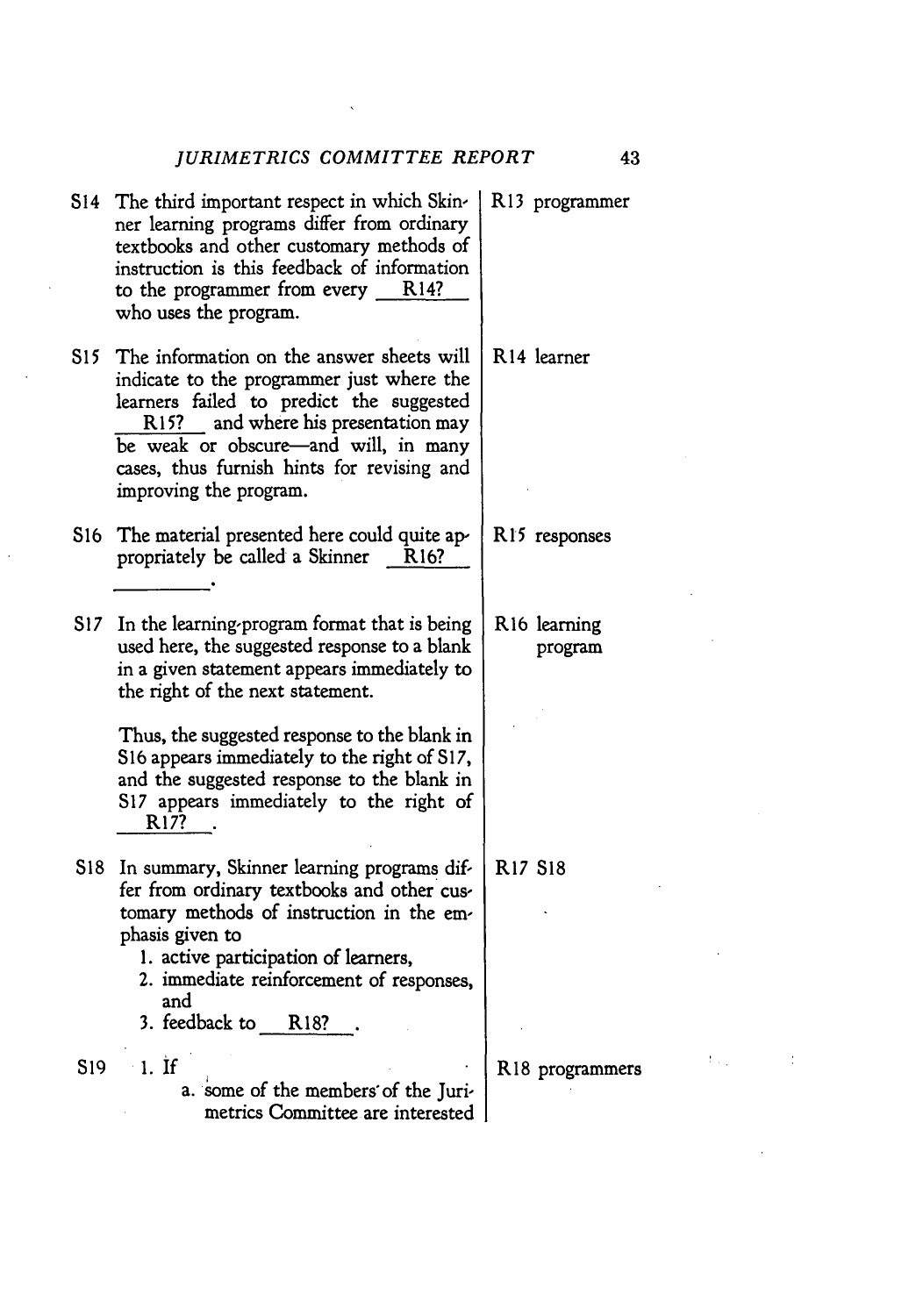|     | in symbolic logic,<br>then<br>b. investigation of symbolic logic<br>will be included within the scope<br>of the committee's activities.                                                                                                                                                                                                                                                                         |                       |
|-----|-----------------------------------------------------------------------------------------------------------------------------------------------------------------------------------------------------------------------------------------------------------------------------------------------------------------------------------------------------------------------------------------------------------------|-----------------------|
|     | 2. Some of the members of the Jurimetrics<br>Committee are interested in symbolic<br>logic.                                                                                                                                                                                                                                                                                                                     |                       |
|     | Therefore<br>3. Investigation of R19?<br>will be included within the scope of<br>the committee's activities.                                                                                                                                                                                                                                                                                                    |                       |
|     | S20 Members of the bar and law teachers with<br>an interest in precise communication will<br>find techniques of symbolic<br>R <sub>20</sub> ?<br>use-<br>ful to represent statements and this, in turn,<br>helpful in detecting syntactic ambiguity.                                                                                                                                                            | R19 symbolic<br>logic |
| S21 | Which of the following alternatives should<br>S20 be interpreted as stating?                                                                                                                                                                                                                                                                                                                                    | R <sub>20</sub> logic |
|     | Alternative A1<br>1. Members of the bar will find tech-<br>niques of symbolic logic useful to<br>represent statements and this, in<br>turn, helpful in detecting syntactic<br>ambiguity; and<br>2. law teachers with an interest in pre-<br>cise communication will find tech-<br>niques of symbolic logic useful to<br>represent statements and this, in<br>turn, helpful in detecting syntactic<br>ambiguity. |                       |
|     | Alternative A2<br>1. Members of the bar with an interest<br>in precise communication will find<br>techniques of symbolic : gic useful<br>to represent statements an ! this, in                                                                                                                                                                                                                                  |                       |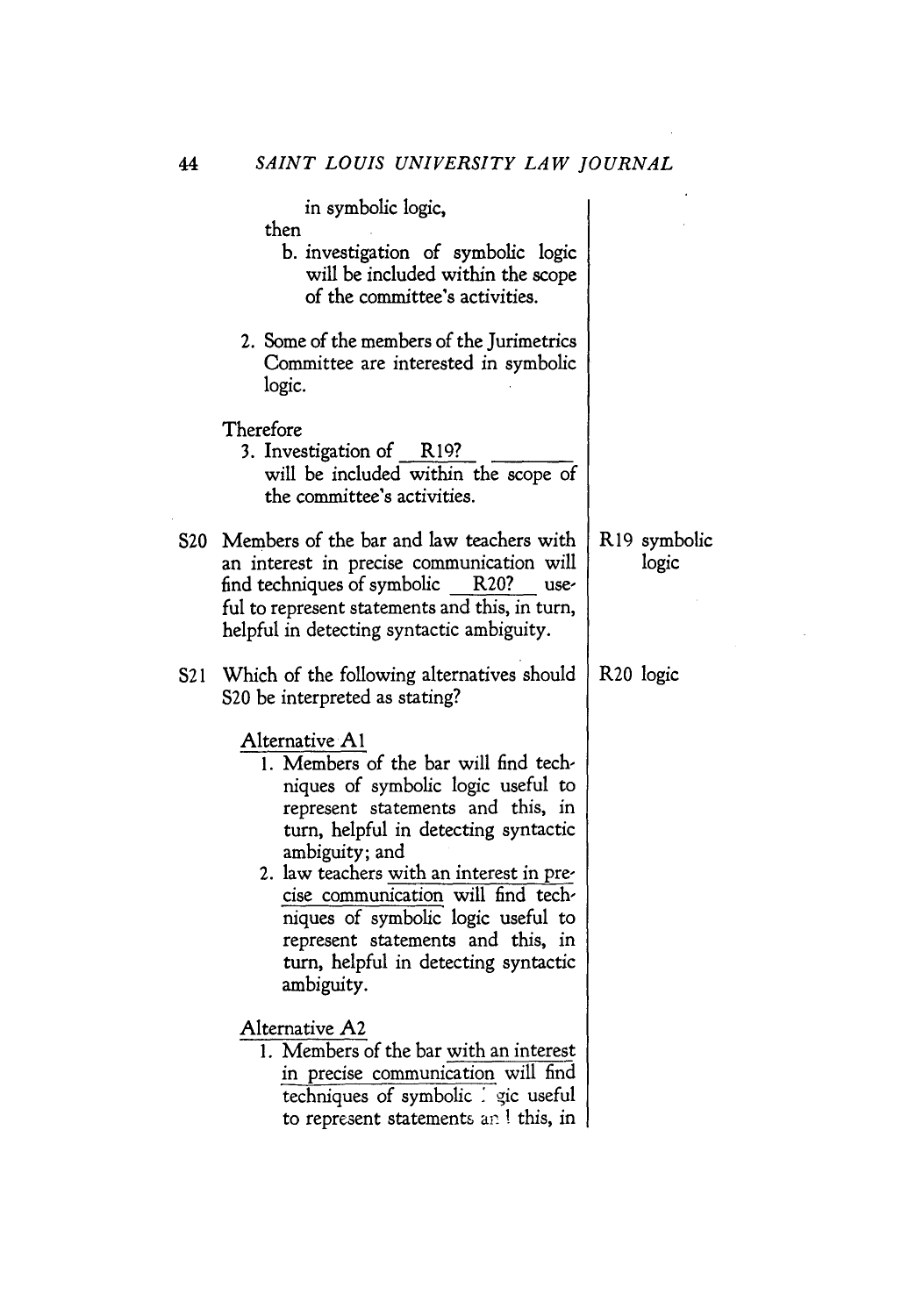turn, helpful in detecting syntactic ambiguity; and

2. law teachers with an interest in precise communication will find techniques of symbolic logic useful to represent statements and this, in turn, helpful in detecting syntactic R21?

1. we use the following representations

B Members of the bar

**&** and

- C law teachers
- D with an interest in precise communication
- E will find techniques of symbolic logic useful to represent statements and this, in turn, helpful in detecting syntactic ambiguity

## then

- 2. we can represent Alternative **Al** by 'BE & CDE', and
- **3.** we can represent Alternative **A2** by R22? .
- **S23** In **S22** we specified capital letters to repre- R22 BDE **& CDE** sent various sequences of words of **S20** and a ' R23? ' to represent the word 'and'.
- S24 Using the representations specified in S22,  $\parallel$  R23 & we would represent S20 by '  $\sqcap$ B <sup>---</sup> T ' to  $C-D$

indicate that **S20** was intended to be interpreted as stating Alternative 1.

On the other hand, we would represent **S20** by  $\uparrow$  **F** B **D.**  $\uparrow$  to indicate that S20 was in-દર -D-E tended tobe interpreted as stating R24?

45

S22 If R21 ambiguity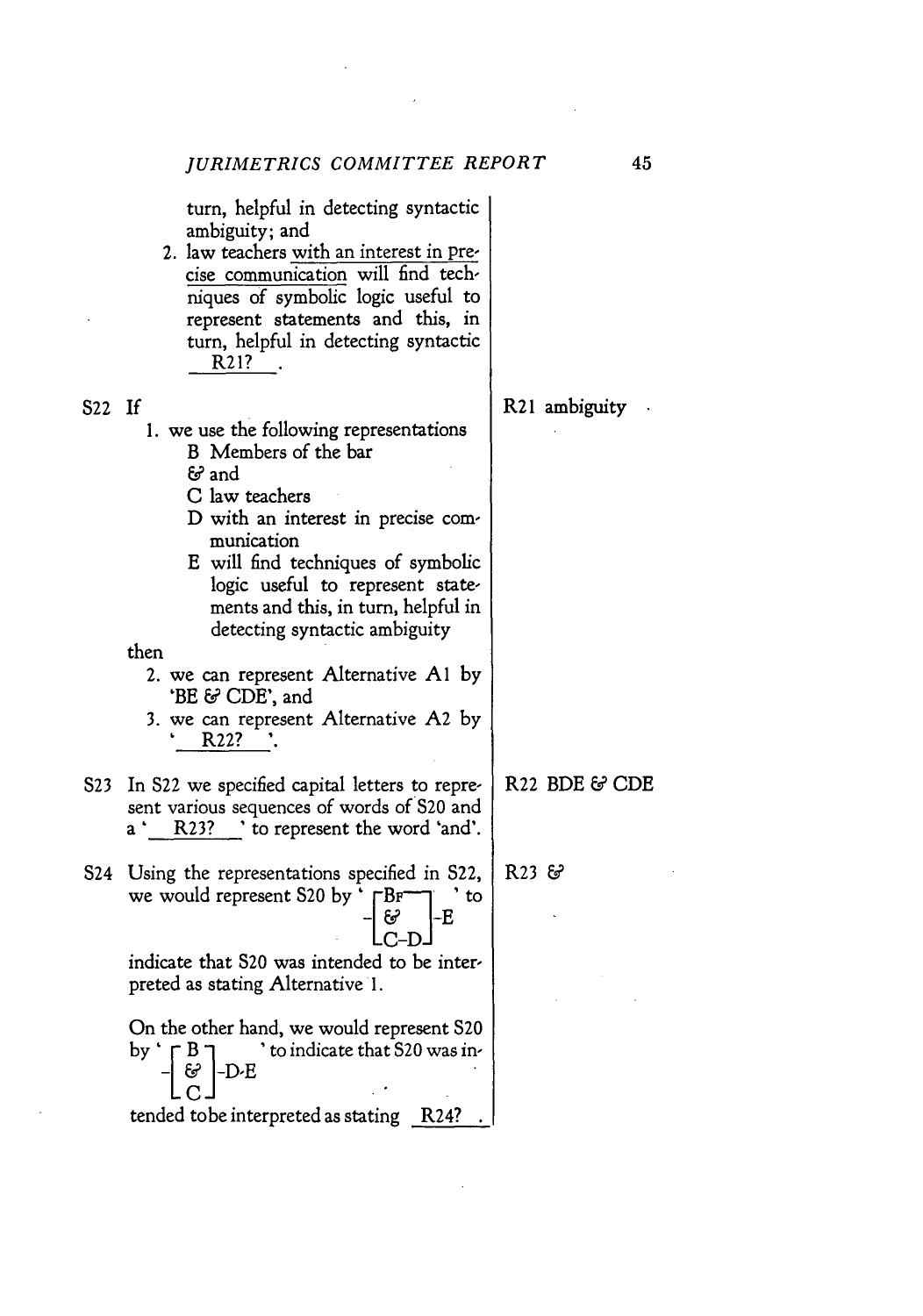Now let us consider a statement which differs from 520 only in that it contains three additional words, and let us ask whether this new statement expresses the same proposition as does S20.

**S25** Persons who are members of the bar and law teachers with an interest in precise communication will find techniques of symbolic logic useful to represent statements and this, in turn, helpful in detecting R25? ambiguity.

**S26** If

- 1. we use the following representations
	- *A* Persons who are
	- B members of the bar
	- & and
	- C law teachers
	- D with an interest in precise communication
	- E will find techniques of symbolic logic useful to represent statements and this, in turn, helpful in detecting syntactic ambiguity

then

- 2. which of the three alternatives represented or stated below should **S25** be interpreted as stating?
	- **Al ABE** & ACDE
	- **A2** ABDE & ACDE
	- **A3** Persons who are both members of the bar and law teachers with an interest in precise communication will find techniques of symbolic logic useful to represent statements and this, in turn, helpful in detecting R26?

**S27** We would represent **S25** by

to indicate that **S25** was intended to be in-

R26 syntactic ambiguity

F.

R24 Alternative 2

R25 syntactic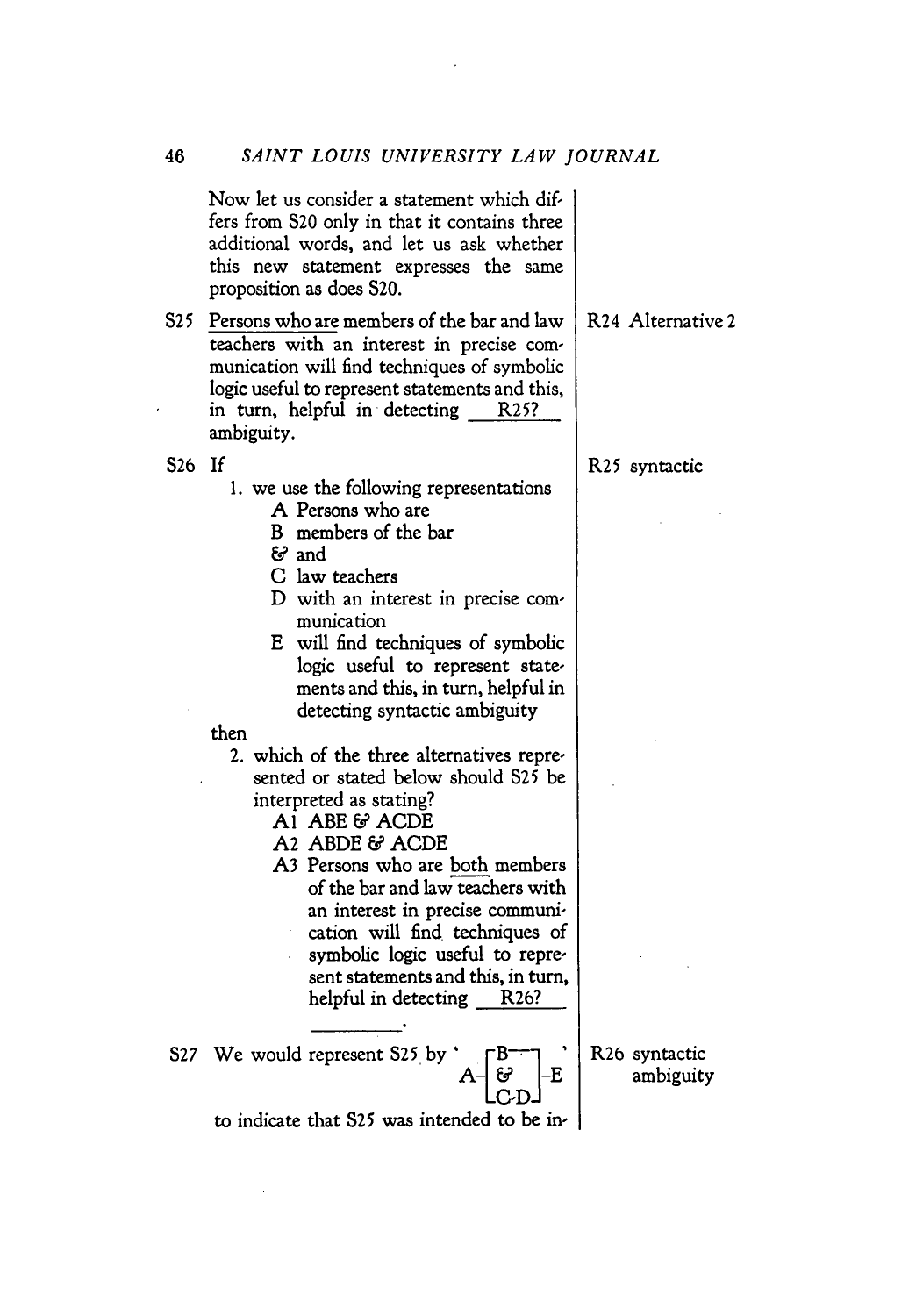terpreted as stating **A** l, but we would represent **S25** by **'** R27? ' to indicate that **S25** was intended to be interpreted as stating **A2.**

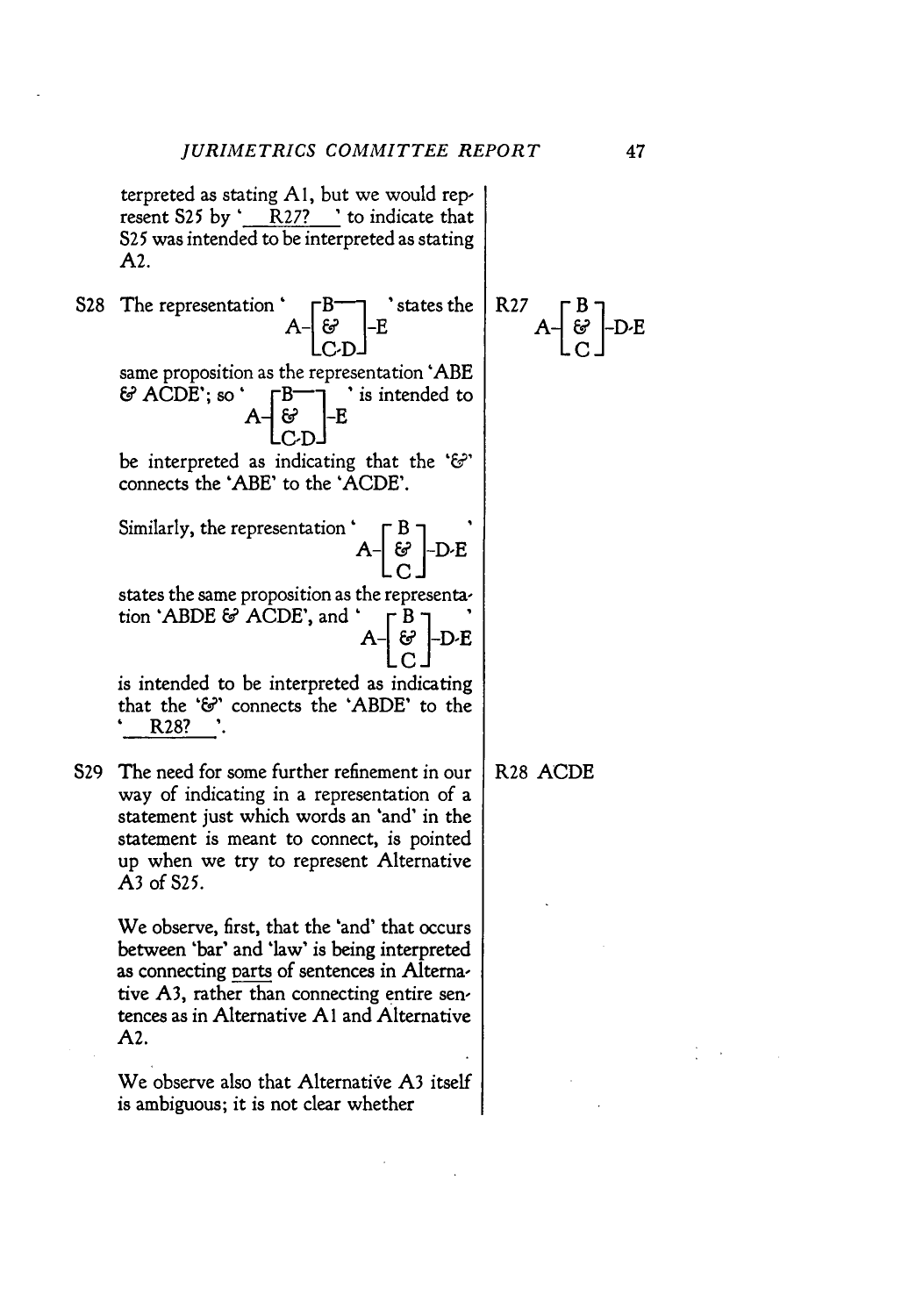- a) the **'&'** is intended to connect 'B' with **'CD',** or
- b) the **'&'** is intended to connect 'B' with only 'C'.

This ambiguity turns out, however, to be harmless since the interpretations of **825** represented by A3a and **A3b** express the same proposition:

 $A = \frac{B}{C \cdot D} - E$ <br> $A = \frac{B}{C} - D \cdot E$ 

The reason why Alternatives A3a and **A3b** express the same proposition is that if a person is a member of the bar and is a law teacher with an interest in precise communication, then that person is a R29? with

an interest in precise communication.

**S30** While it happens in the particular example considered here that (because of the nature of the sequence of words represented by 'D') the interpretation of **S2** 5 represented by

 $A - \mathcal{E}$  **B**  $\vdash$  **E** expressed the same proposi-

-E

 $C<sub>D</sub>$ 

R29 member of the bar

tion as that expressed by the interpretation represented by ' | B | ', such repre-**A& D-E**

sentations do not always rep. sent statements that express the same prop sition.

A3a

**A3b**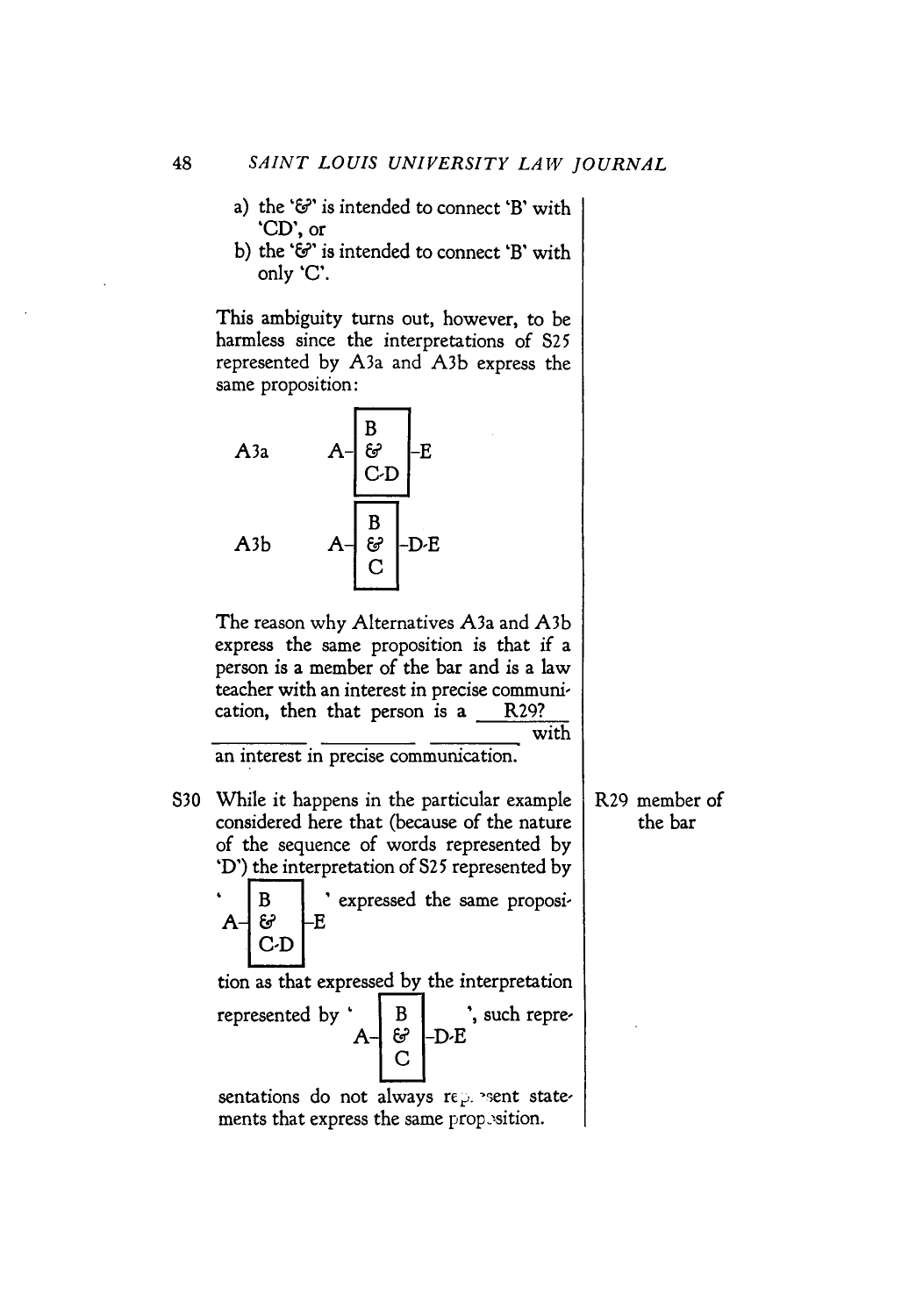There are pairs of statements represented by these same representations that do not express the same R30? .

**S31 A** close look at the representations of the various interpretations of *S25* indicates how the diagrams show just which sets of words are connected to each other by the 'and'.

In 
$$
A - \begin{bmatrix} B \\ C \end{bmatrix} - E
$$
 the '6' connects 'ABE' to  
'ACDE', while in  $A - \begin{bmatrix} B \\ G \\ C \end{bmatrix} - E$   
the '6' connects 'B' to 'CD'.

Similarly, in  $A - \begin{bmatrix} B \\ C \end{bmatrix}$  be ' $\mathcal{C}$ ' connects 'ABDE' to 'ACDE', while in *B* i the ' $\mathcal{E}'$  connects 'B' to  $A - \begin{bmatrix} \mathcal{L} \\ C \end{bmatrix}$  -D-E **4 R31? '**

**S32** Similarly, in the representation

R31 **C**

**&F G-H** the *<sup>V</sup> &'* connects 'GH' to  $\mathbf F$ ල -I-J-K  $\overline{\text{R}}$  32? **S33** And likewise, in the representation<br>  $\overline{G} \rightarrow \overline{G}$   $\overline{G} \rightarrow \overline{G}$  the ' $\overline{G}$ ' connects 'F( - " K the **'&'** connects 'FGJK' to R32 IJKલ્ક -J-K 4 R33? **'**

R30 proposition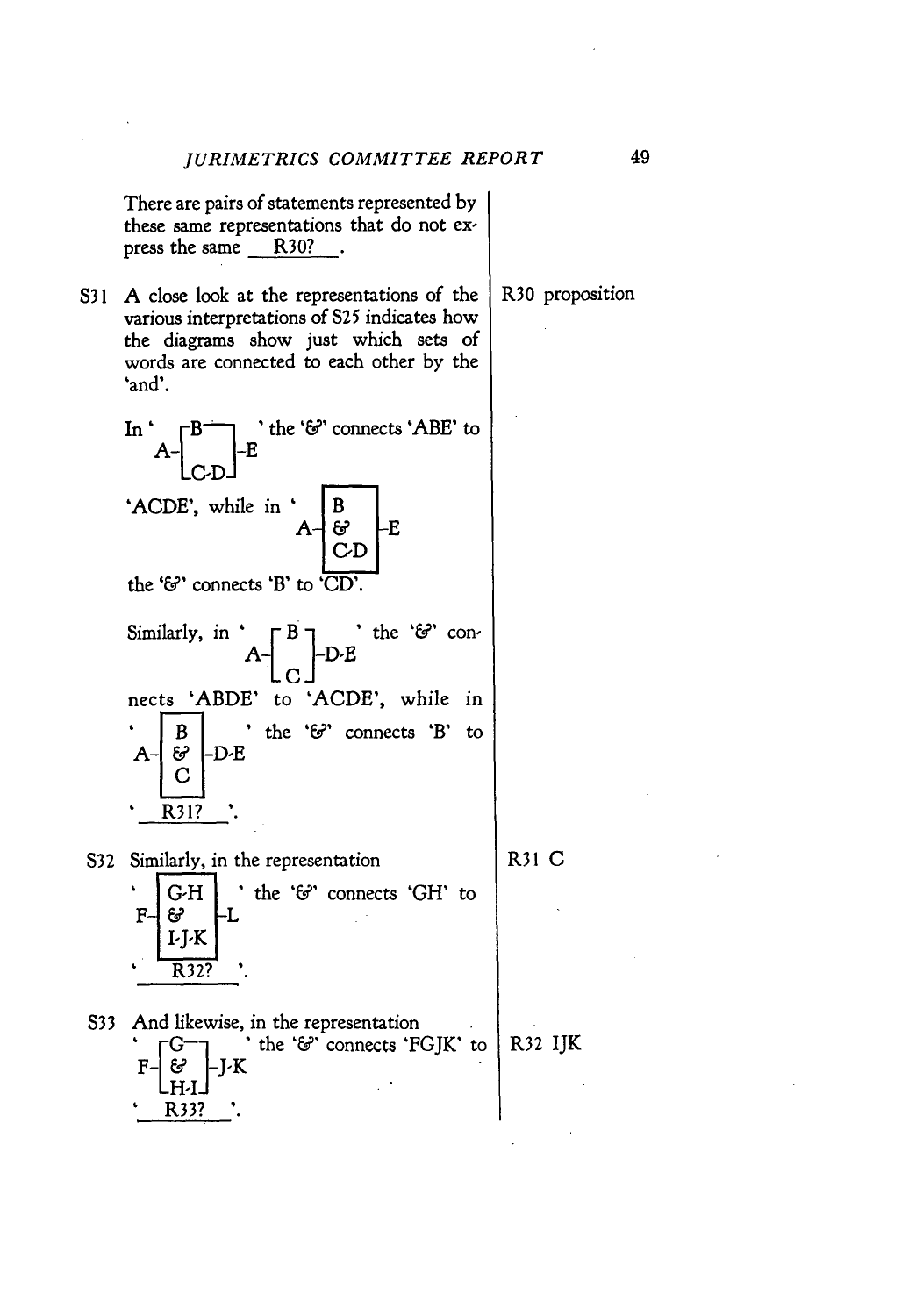S34 In summary, four alternative interpretations R33 FHIJK of S25 have been described; their representa-<br>tions are as follows: tions are as follows:



The differences among the first three alternatives and the similarity of A3a and R34? are made evident by the following tabulation:

|                | Type of Person                                                                                   |  |            | Does S25 assert that<br>this type of person<br>will find techniques of<br>symbolic logic useful<br>to represent state-<br>ments and this, in<br>turn, helpful in de-<br>tecting syntactic am-<br>biguity? |      |  |  |
|----------------|--------------------------------------------------------------------------------------------------|--|------------|-----------------------------------------------------------------------------------------------------------------------------------------------------------------------------------------------------------|------|--|--|
| AB             | Person who<br>is a member<br>of the bar                                                          |  |            | <u>A2 A3a A3b</u><br>Yes No No No                                                                                                                                                                         |      |  |  |
| ABD Person who | is a member<br>of the bar<br>with an in-<br>terest in<br>precise com-<br>munication <sup>1</sup> |  | Yes Yes No |                                                                                                                                                                                                           | - No |  |  |

**1.** No offense is intended in proceeding as if AB and ABD were not synonymousexpressions.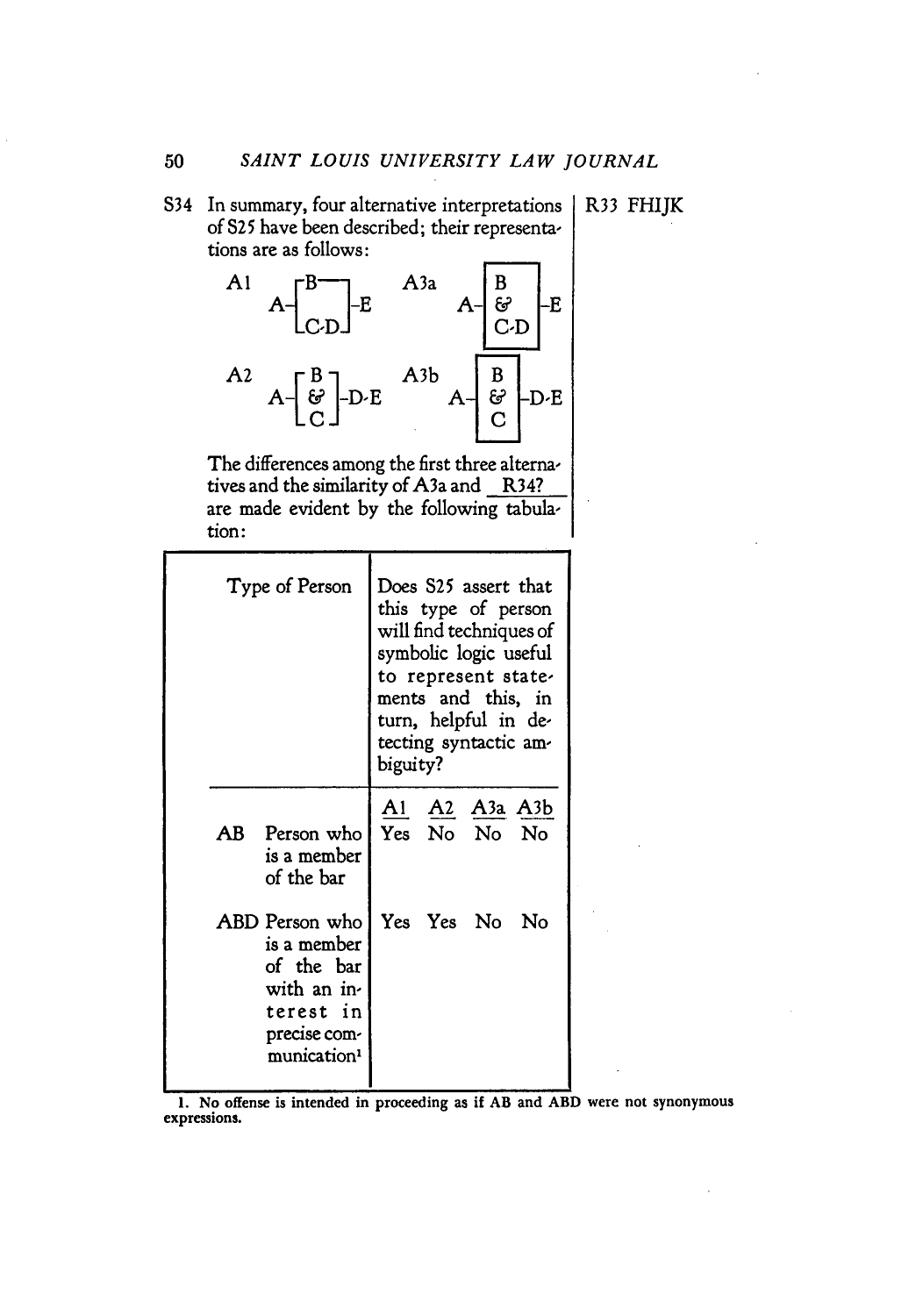- S35 Now that two of the subjects that will be | R34 A3b investigated by the Jurimetrics Committee have been briefly illustrated, namely, programmed learning and R35? \_ it is appropriate to specify what else will be within the scope of the committee's activities.
- **S36 1.** If
	- a. some of the members of the **Juri**metrics Committee are interested in the possible use of electronic computers and other methods of automatic data retrieval in doing legal research,

then

- **b.** investigation of the possible use of electronic computers and other methods of automatic data retrieval in doing legal research will be included within the scope of the committee's activities.
- 2. Some of the members of the Jurimetrics Committee are interested in the possible use of electronic computers and other methods of automatic data retrieval in doing legal research.
- Therefore
	- **3.** Investigation of the possible use of electronic computers and other methods of automatic data R36? in doing legal research will be included within the scope of the committee's activities.
- **S37** One rather obvious and elementary method for retrieving documents automatically is to "instruct" the machine to pick out those documents that contain specified words.

R35 symbolic logic

R36 retrieval

 $51$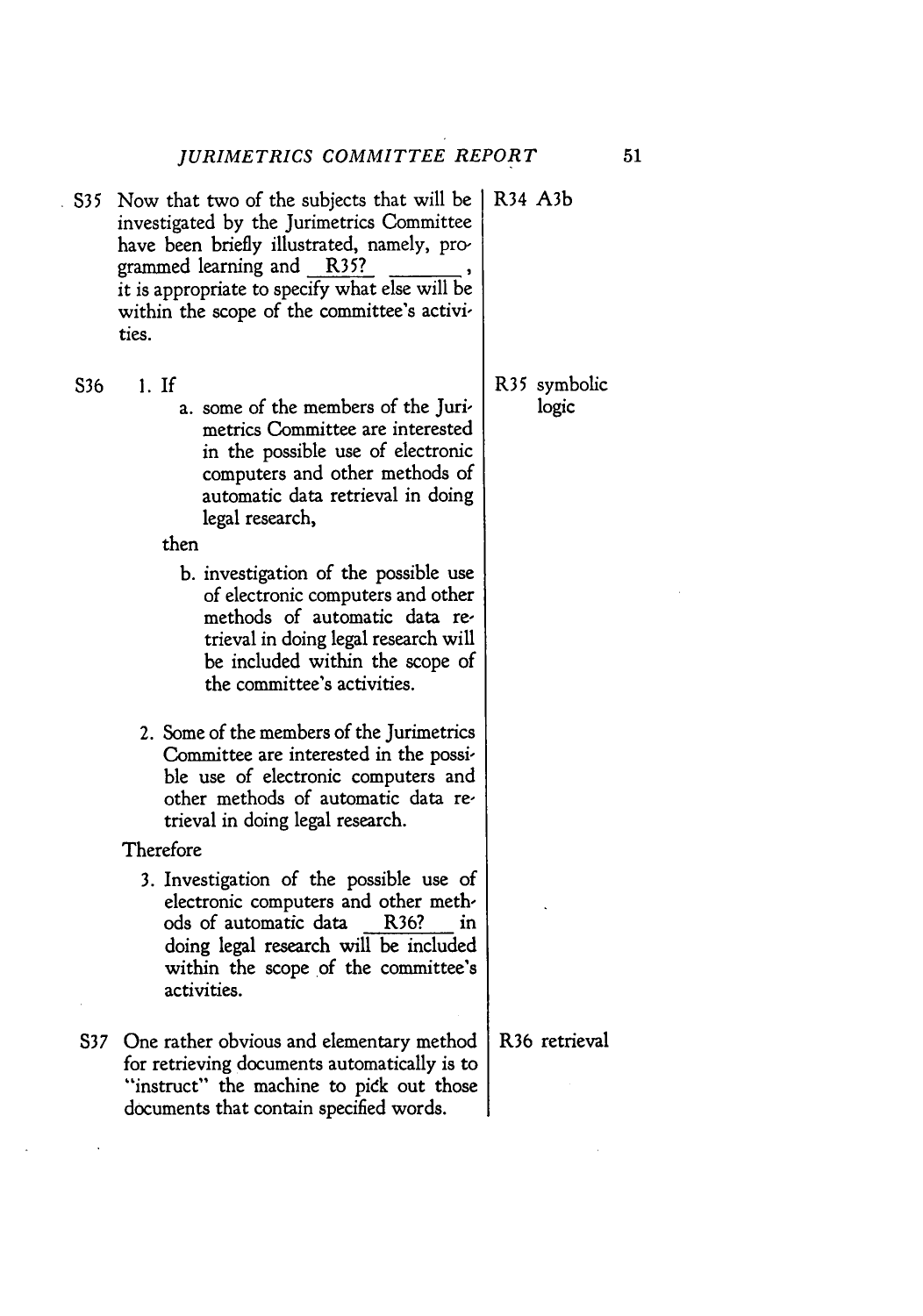|       | For example, if<br>1. each of the first 36 statements in this<br>learning program (i.e., S1 through S36)<br>is considered to be a document.<br>2. the information in these documents is<br>transformed into some "machine-read-<br>able" form (punched card, magnetic<br>tape, or other) so that the machine can<br>have access to it, and<br>3. the machine is "instructed" to select<br>those documents that contain the word<br>'logic',<br>then<br>4. the following eight documents would<br>R36? : S19, S20, S21, S22,<br>be<br>S25, S26, S34, and S35. |                                 |
|-------|--------------------------------------------------------------------------------------------------------------------------------------------------------------------------------------------------------------------------------------------------------------------------------------------------------------------------------------------------------------------------------------------------------------------------------------------------------------------------------------------------------------------------------------------------------------|---------------------------------|
| S38 - | However, if the machine is instructed to<br>select those documents that contain both<br>the word 'logic' and the word 'jurimetrics',<br>then only documents S19 and R38?<br>would be selected.                                                                                                                                                                                                                                                                                                                                                               | R37 selected                    |
| S39 - | On the other hand, if the machine is in-<br>structed to select those documents that<br>contain both<br>1. the word 'logic' and<br>2. either the word 'jurimetrics' or the<br>word 'alternative',<br>then documents S19, S21, S22, S34, and<br>R39? would be selected.                                                                                                                                                                                                                                                                                        | R38 S35                         |
| S40 - | Notice that for the instructions given in S39<br>there is some question about whether S26<br>should also be selected by the machine, be-<br>cause this document contains the word<br>'logic' and the word 'alternatives'.                                                                                                                                                                                                                                                                                                                                    | R <sub>39</sub> S <sub>35</sub> |
|       | The instructions call for either 'jurimetrics'<br>or 'alternative'; thus, the question is<br>whether 'alternatives' is enough <sup>1:</sup> ke ' R40<br>that S26 should also be selected.                                                                                                                                                                                                                                                                                                                                                                    |                                 |

 $\sim 10^{-1}$  $\Delta \sim 10$ 

 $\sim 10^7$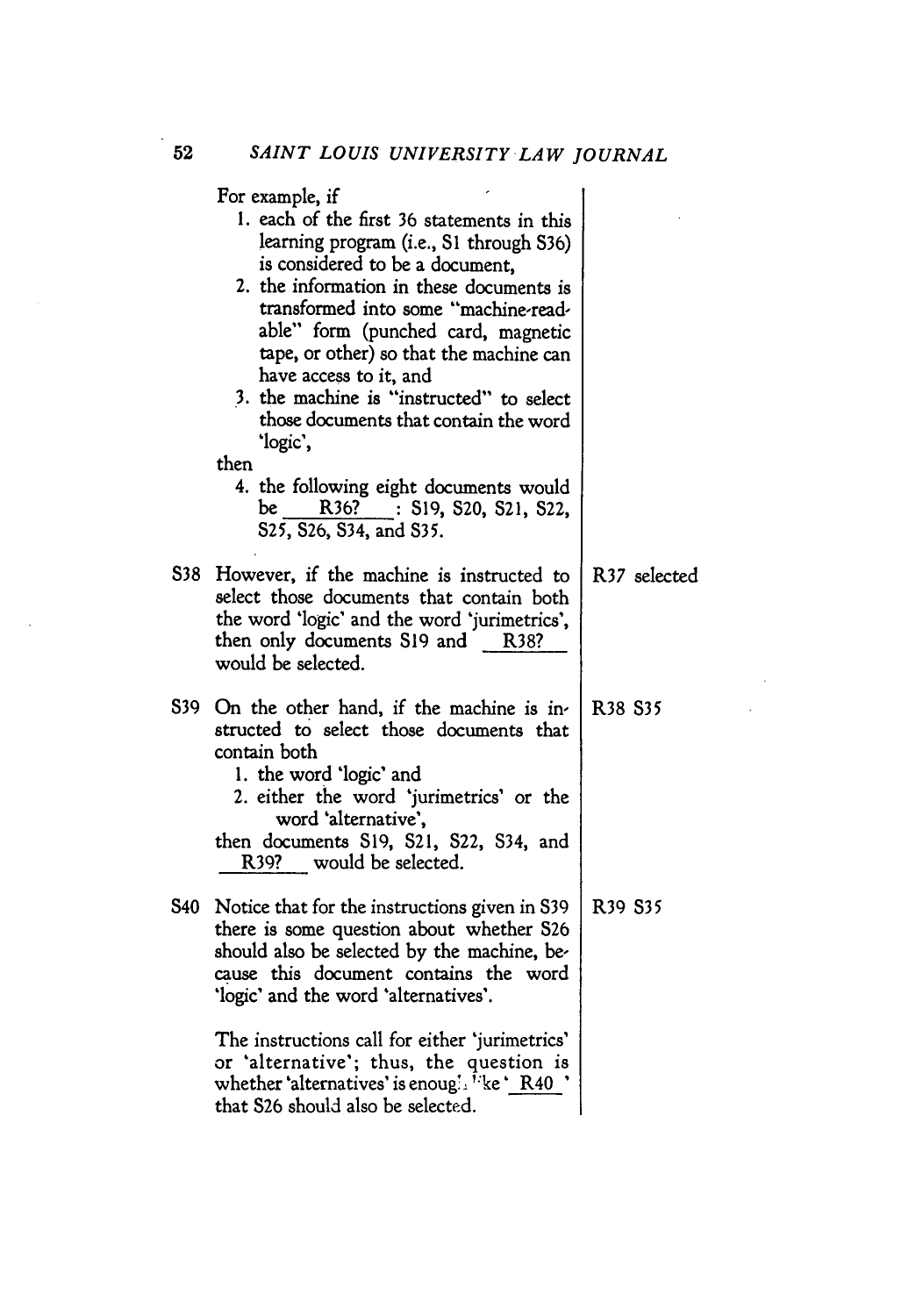S41 The decision as to whether 'alternatives' is enough like 'alternative' that **S26** should be selected **by** the instructions given in **539,** is one that can be made **by** the machine after some human being has given the machine the appropriate criteria for making such decisions.

> Formulating the criteria for deciding that given words used in a specified subject matter are somehow sufficiently alike that they should be treated **by** the machine as occurrences of each other, is a task that will require the judgment of a specialist in that subject matter.

> The judgment of doctors will be needed in formulating the criteria for similarity with regard to the medical literature, and the judgment of R41? will be needed in formulating the criteria for similarity with regard to the legal literature.

S42 When automatic methods for making literature searches are developed to the point where it becomes economically feasible for lawyers to search all of the past decisions of courts, the legal profession might find itself confronted with a somewhat provocative question, namely, whether such information is really the most useful of that available for guiding courts in making decisions today.

> Inexpensive automatic searching methods will also give lawyers greater access to the wisdom (and folly?) of other intellectual disciplines. To what extent will the profession deem it appropriate to avail itself of such greater access?

This brief discussion of data retrieval indicates the third subject that will be investi-

R40 alternative

### **S41** lawyers

53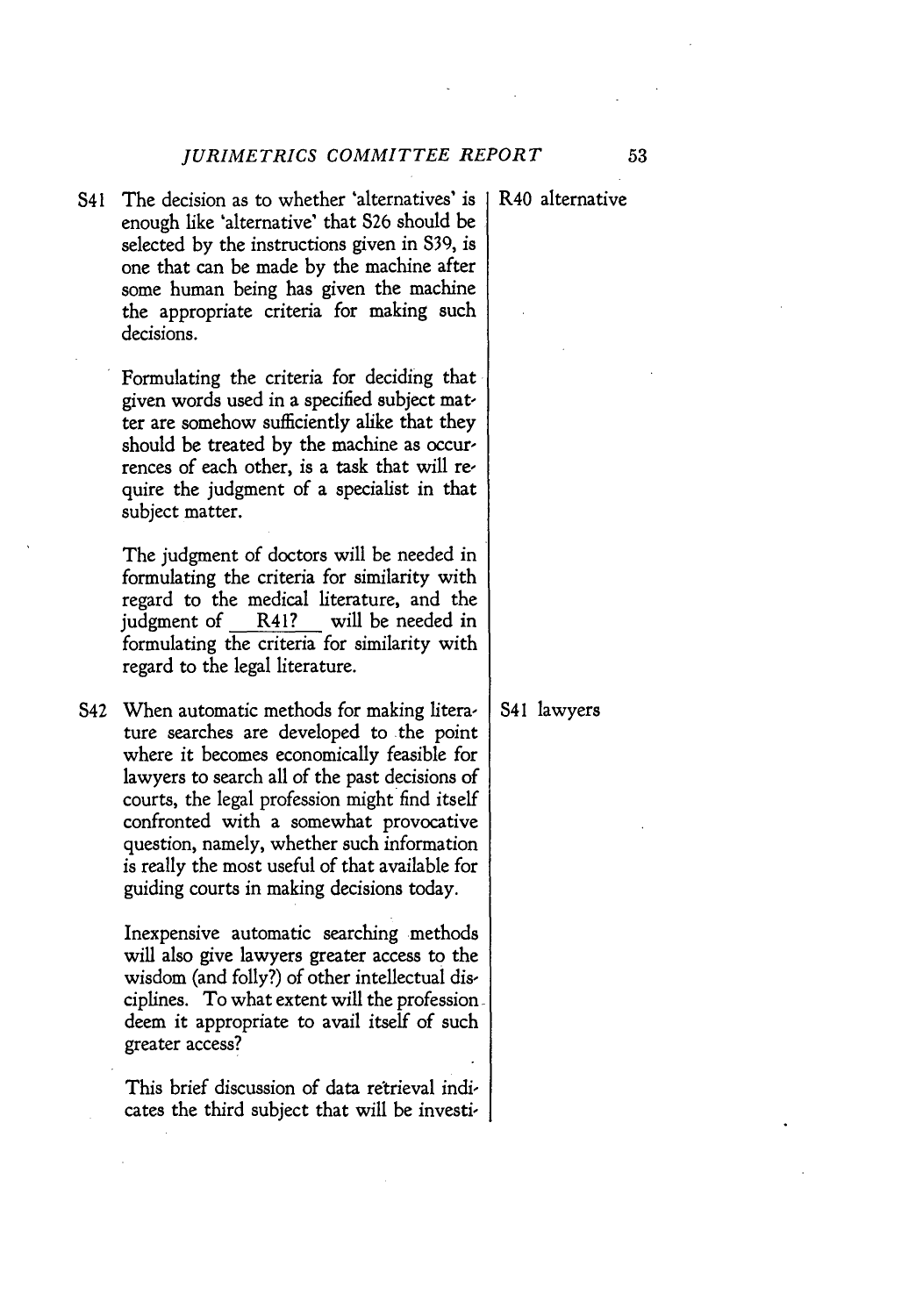$\hat{\boldsymbol{\cdot} }$ 

 $\sim$   $\sim$ 

|  | gated by the Jurimetrics Committee. The<br>first two subjects were programmed learning<br>and<br>R42?<br>S43 Notice the common thread that runs<br>through the three subjects. Programmed<br>learning deals with the effectiveness with<br>which information is communicated; sym-<br>bolic logic deals with the precision with<br>which information is communicated; and<br>data retrieval deals with the quantity of<br>information communicated. | R42 symbolic<br>logic  |
|--|-----------------------------------------------------------------------------------------------------------------------------------------------------------------------------------------------------------------------------------------------------------------------------------------------------------------------------------------------------------------------------------------------------------------------------------------------------|------------------------|
|  | One begins to suspect that the Jurimetrics<br>Committee is concerned with the problem of<br>R43? of information in law.                                                                                                                                                                                                                                                                                                                             |                        |
|  | S44 Some of the members of the Jurimetrics<br>Committee are interested in semantics; some<br>are interested in the quantitative analysis of<br>the legal decision process; and some, in other<br>implications of developments in science for<br>law.                                                                                                                                                                                                | R43 communi-<br>cation |
|  | As you might expect, investigation of seman-<br>tics, quantitative analysis of the legal deci-<br>sion process, and other implications of devel-<br>R44? for law will be in-<br>opments in<br>cluded within the scope of the committee's<br>activities.                                                                                                                                                                                             |                        |
|  | S45 Colleagues have asked various members of<br>the Jurimetrics Committee what 'jurimet-<br>rics' means.                                                                                                                                                                                                                                                                                                                                            | R44 science            |
|  | "When I use a word," Humpty<br>Dumpty said, in a rather scornful tone,<br>"it means just what I choose it to mean<br>-neither more nor less."                                                                                                                                                                                                                                                                                                       |                        |
|  | "The question is," said Alice, "whether<br>you can make words mean so many dif-<br>ferent things."                                                                                                                                                                                                                                                                                                                                                  |                        |

 $\sim$   $\sim$ 

 $\bar{\mathcal{A}}$ 

 $\label{eq:2.1} \begin{array}{l} \mathbb{E}\left[\left\langle \mathbf{S} \right\rangle \mathbf{S} \right] = \mathbb{E}\left[\mathbf{S} \right] \end{array}$ 

 $\label{eq:2.1} \frac{1}{2} \left( \frac{1}{2} \right) \frac{1}{2} \left( \frac{1}{2} \right) \frac{1}{2} \left( \frac{1}{2} \right)$ 

 $\frac{1}{2}$  .

 $\sim$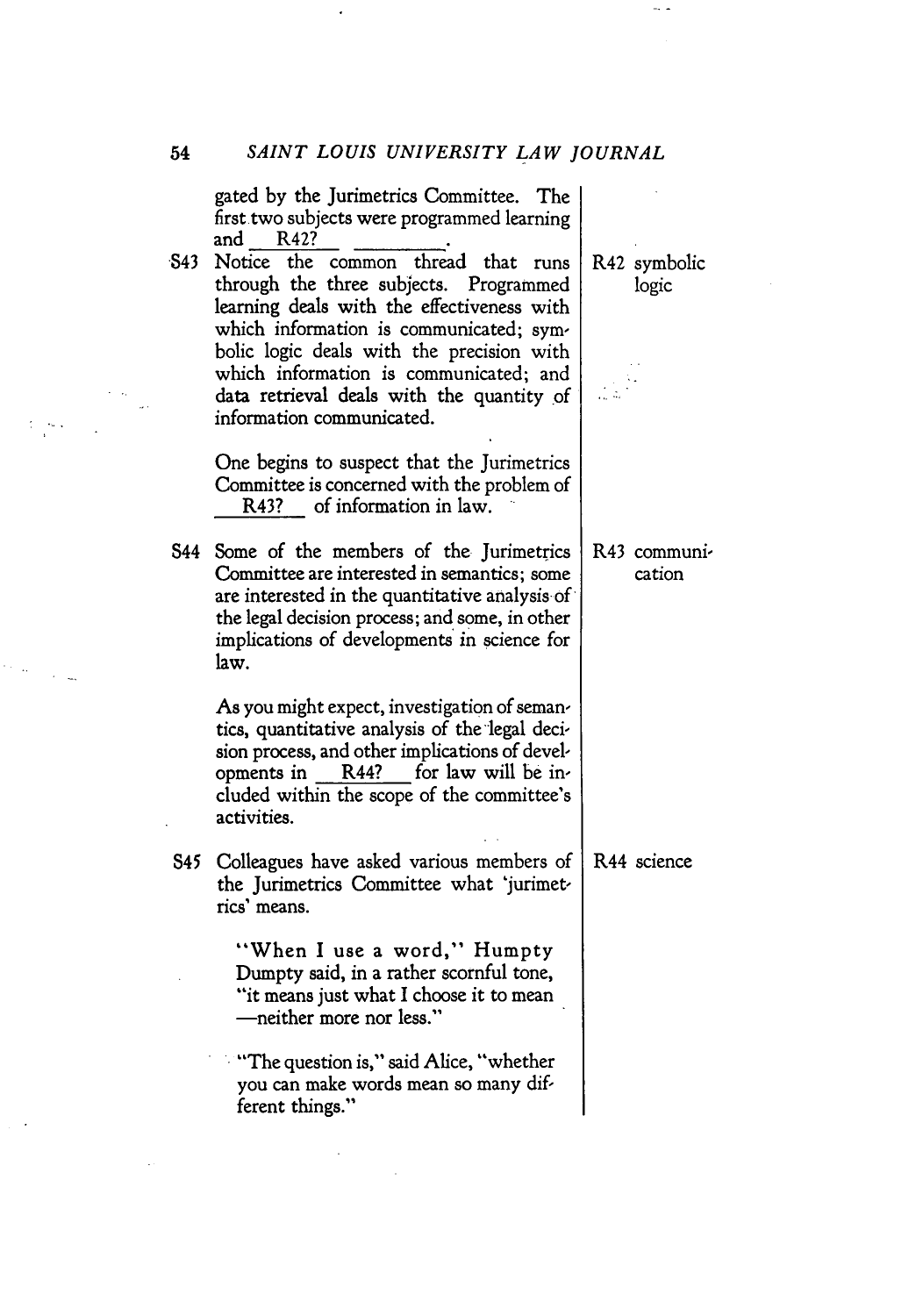"The question is," said Humpty Dumpty, "which is to be R45? that's all."

- S46 Since at the present time members of the Jurimetrics Committee are interested in a plan to investigate
	- **1.** programmed learning,
	- 2. symbolic logic,
	- **3.** information retrieval,
	- 4. semantics,
	- **5.** quantitative methods, and
	- **6.** other implications of developments in science for law,

it is proposed that 'jurimetrics' (not to be confused with 'geriatrics' as some colleagues have wryly suggested) shall for now at least cover the bearing of these six subjects upon law.2

In short, it is intended that 'jurimetrics' shall cover the combination of law, science, and communication.'

**If** the mixture of Latin and Greek roots in the word 'jurimetrics' has led to some confusion,<sup>4</sup> it is hoped that this Skinner learning program has helped to"clarify. <sup>5</sup>

**4.** The term was first used **by** Lee Loevinger more than a decade ago in an article in which he coined 'jurimetrics' to refer to the scientific investigation of legal<br>problems. See *Jurimetrics: The Next Step Forward*, 33 MINN. L. REV. 455 (1949).<br>5. For various helpful comments and suggestions on t

R45 master

<sup>2.</sup> Professor Charles D. Kelso has suggested that the interests of others in the activities of the Jurimetrics Committee might be further stimulated by relating these activities to such traditional concept as 'last clear ch tention to the risks of injury which have flowed from ignoring the need to as- similate modern communication and scientific theory."

**<sup>3.</sup>** Professors Harold **D.** Lasswell and Myres **S.** McDougal will undoubtedly rec- ognize this as a branch of *Law, Science, and Policy.*